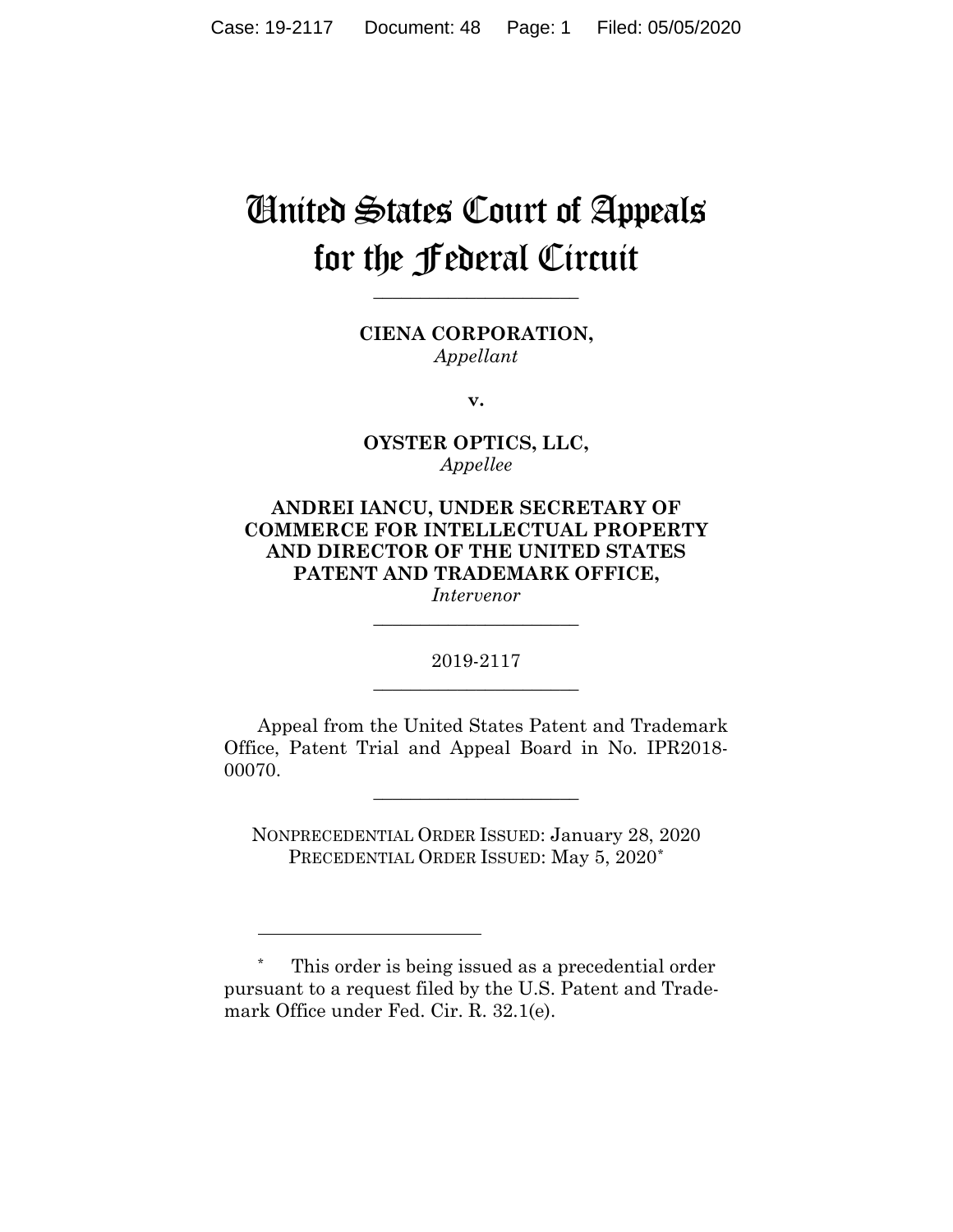## **ON MOTION**  $\overline{\phantom{a}}$  , where  $\overline{\phantom{a}}$  , where  $\overline{\phantom{a}}$  , where  $\overline{\phantom{a}}$

 $\overline{\phantom{a}}$  , where  $\overline{\phantom{a}}$  , where  $\overline{\phantom{a}}$  , where  $\overline{\phantom{a}}$ 

JOSEPH PALYS, Paul Hastings LLP, Washington, DC, for appellant. Also represented by IGOR VICTOR TIMOFEYEV, ANDERSON TO.

 WAYNE MICHAEL HELGE, Davidson Berquist Jackson & Gowdey, LLP, McLean, VA, for appellee. Also represented by JAMES THOMAS WILSON, ALDO NOTO.

 MOLLY R. SILFEN, Office of the Solicitor, United States Patent and Trademark Office, Alexandria, VA, for intervenor. Also represented by THOMAS W. KRAUSE, FARHEENA YASMEEN RASHEED, MAUREEN DONOVAN QUELER.

Before MOORE, O'MALLEY, and STOLL, *Circuit Judges*.

 $\mathcal{L}_\text{max}$  and  $\mathcal{L}_\text{max}$  and  $\mathcal{L}_\text{max}$  and  $\mathcal{L}_\text{max}$ 

O'MALLEY, *Circuit Judge*.

## **O R D E R**

Ciena Corporation ("Ciena") moves to vacate and remand for further proceedings in light of *Arthrex, Inc. v. Smith & Nephew, Inc*., 941 F.3d 1320 (Fed. Cir. 2019). Oyster Optics, LLC ("Oyster") and the Director of the United States Patent and Trademark Office oppose the motion. For the reasons explained here, the motion is DENIED.

Oyster owns U.S. Patent No. 8,913,898 ("the '898 patent"). In 2016, Oyster filed suit in district court, alleging that Ciena infringed several patents, including the '898 patent. Ciena petitioned the Patent Trial and Appeal Board ("Board") for *inter partes* review of the asserted patents. At Ciena's request, the district court stayed the litigation. In May 2018, the Board instituted review proceedings on the '898 patent. After conducting proceedings, the Board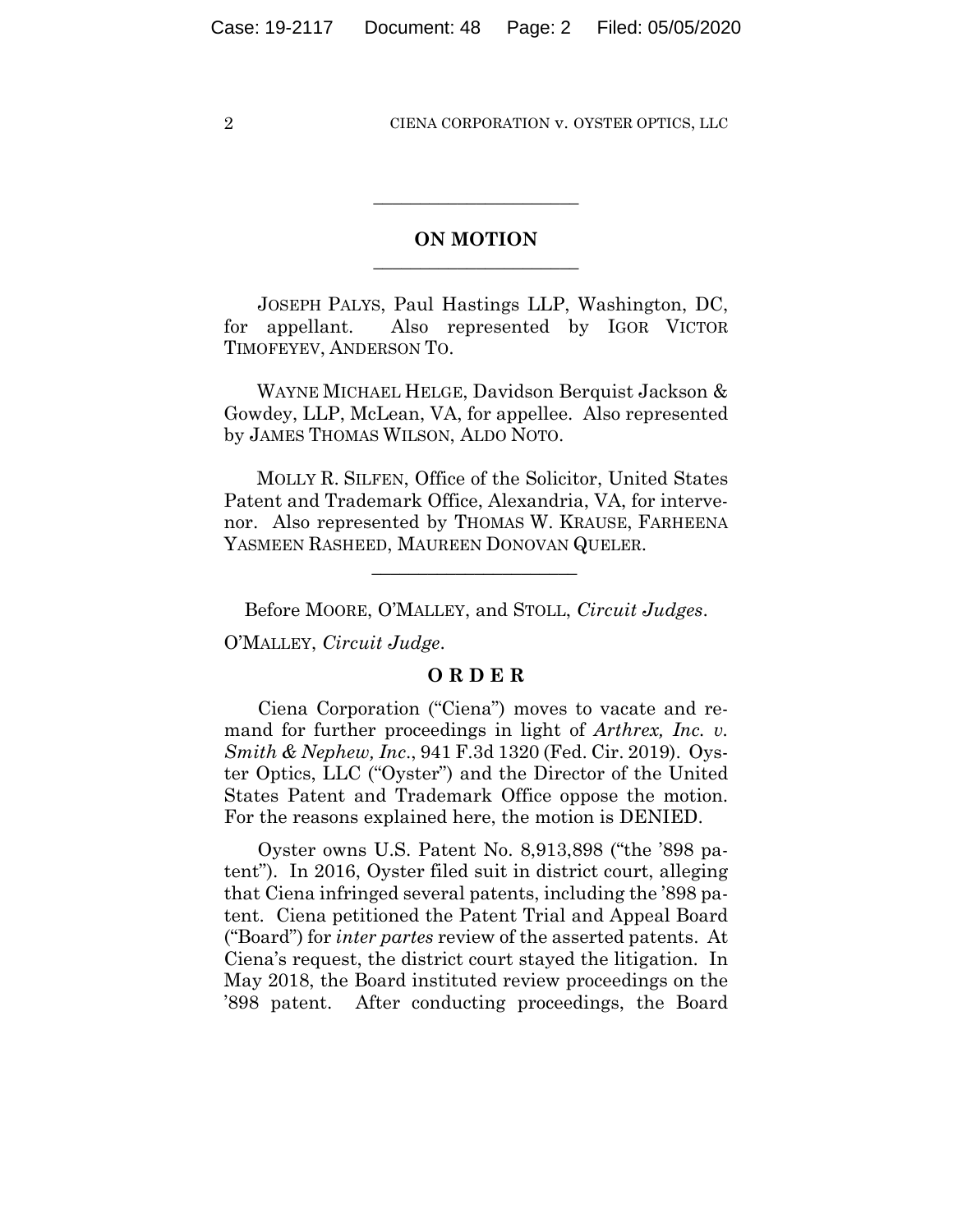issued a final written decision in May 2019, concluding that Ciena had failed to demonstrate by a preponderance of the evidence that any of the challenged claims were unpatentable. Ciena then filed this appeal.

Ciena argues that, under *Arthrex*, the Board's decision must be vacated and remanded for a new hearing before a differently constituted panel because the members of the Board panel that issued the decision were not appointed in compliance with the Appointments Clause. The problem with Ciena's request is that, unlike the patent owner in *Arthrex*, Ciena requested that the Board adjudicate its petition. It, thus, affirmatively sought a ruling from the Board members, regardless of how they were appointed. Ciena was content to have the assigned Board judges adjudicate its invalidity challenges until the Board ruled against it. Under those circumstances, we find that Ciena has forfeited its Appointments Clause challenge.

The Supreme Court cases cited by Ciena do not compel a different conclusion. Ciena primarily relies on *Commodity Futures Trading Commission v. Schor*, 478 U.S. 833 (1986). In that case, Schor invoked the Commodity Futures Trading Commission's ("CFTC's") reparations jurisdiction by filing complaints against his broker, while the broker filed a competing lawsuit in federal district court against Schor. Schor moved to stay or dismiss the district court action, arguing that the agency action would fully resolve and adjudicate all the rights of the parties. The broker subsequently dropped the civil suit and filed a counterclaim at the agency. After the agency ruled against Schor, Schor argued that the agency's adjudication of the counterclaim violated Article III of the Constitution.

Under those circumstances, the Court held that "Schor indisputably waived any right he may have possessed" to having the matter adjudicated in an Article III court. *Id.* at 849. The Court explained that "Schor expressly demanded that [the broker] proceed on its counterclaim in the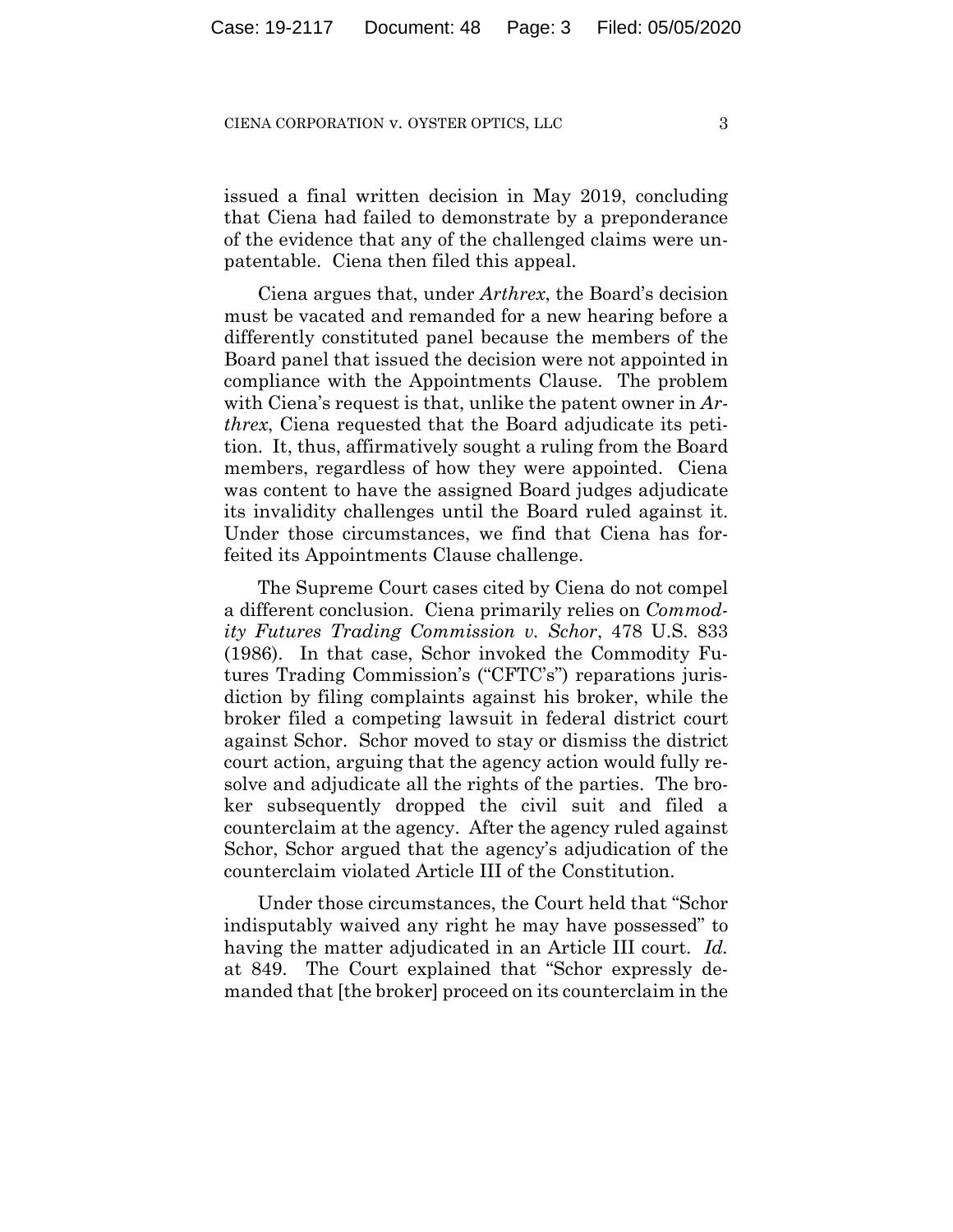reparations proceeding rather than before the District Court." *Id.* And like Ciena here, the Court explained that Schor "was content to have the entire dispute settled in the forum he had selected until the ALJ ruled against him on all counts; it was only after the ALJ rendered a decision to which he objected that Schor raised any challenge to the CFTC's consideration of" the counterclaim. *Id*.

Despite its finding of waiver, the Court nonetheless addressed whether the Executive Branch tribunal's handling of Schor's claims violated Article III. It explained that it was doing so because "[t]o the extent that [a] structural principle [regarding the separation of powers] is implicated in a given case," "notions of consent and waiver cannot be dispositive because the limitations serve institutional interests that the parties cannot be expected to protect." *Id*. at 851. After assessing the potential structural issue it identified, the Court concluded that, where a decision to invoke a forum is freely made by the complaining party, "separation of powers concerns are diminished." *Id.* at 855. The Court then found that Schor's consent to having the CFTC adjudicate the matters it put to it—particularly while eschewing the very Article III forum to which he claimed entitlement—was sufficient to allow the Court to find that no structural concern regarding the integrity of the judiciary was actually implicated. *Id.*

The Court again forgave waiver because of potential structural concerns regarding separation of powers in *Freytag v. Commissioner*, 501 U.S. 868 (1991). There, the petitioners sought review in the United States Tax Court and consented to having a special trial judge preside over their case. On appeal, the Fifth Circuit held that the petitioners had waived any constitutional challenge to the appointment of the special trial judge by their consent and by failing to raise the challenge in the Tax Court. *Id*. at 872. The Supreme Court agreed that waiver had occurred, but nonetheless decided to take up the Appointments Clause challenge. It first agreed that Appointments Clause challenges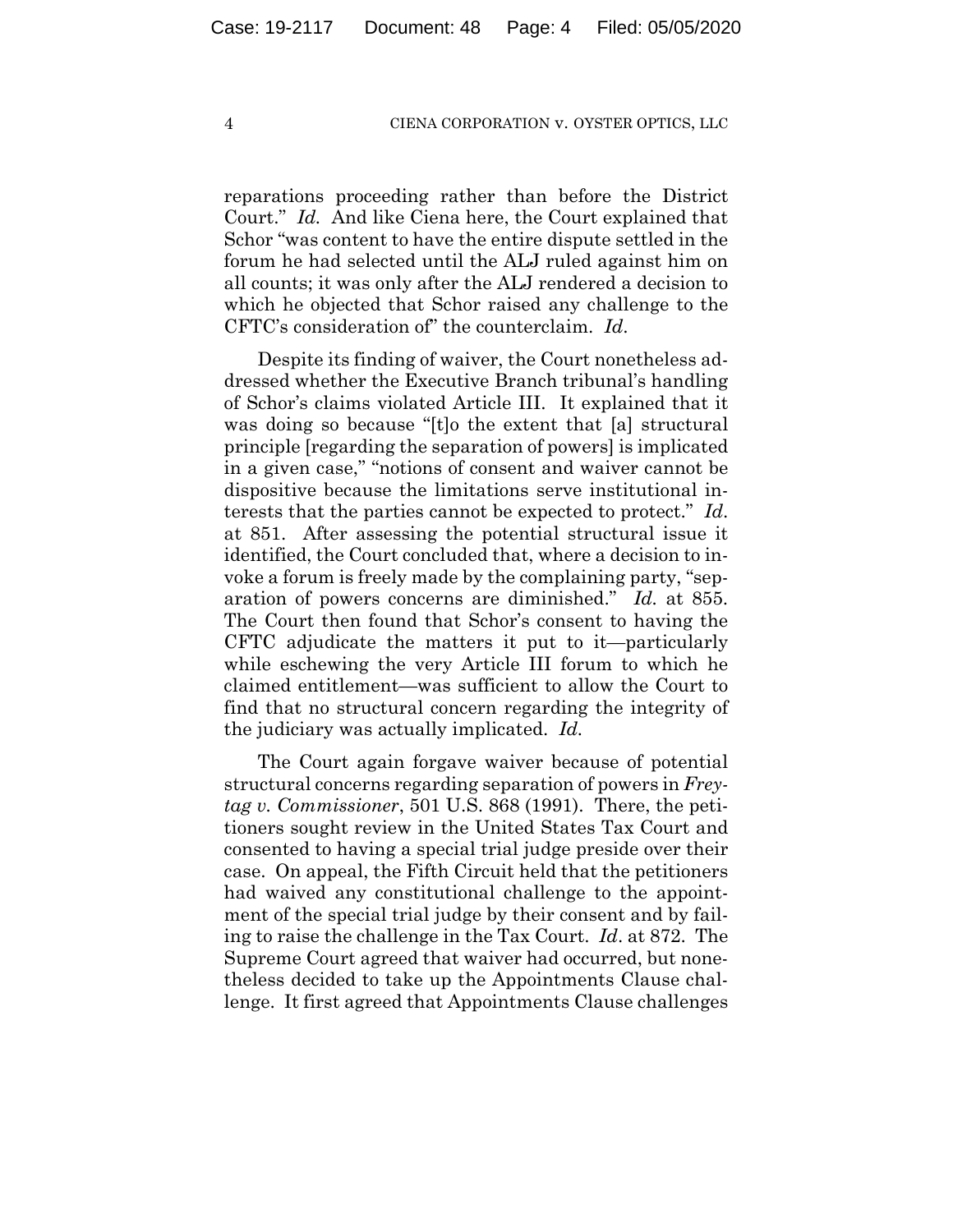are non-jurisdictional, and thus, waivable. *Id.* at 878–79. The Court noted, however, that it had included "Appointments Clause objections to judicial officers in the category of" structural separation of powers issues it had previously exercised its discretion to consider even if not preserved below. *Id.* The Court concluded that "this is one of those rare" cases in which we should exercise our discretion to hear petitioners' challenge to the constitutional authority of the Special Trial Judge." *Id.* at 879.

Proceeding once more to scrutinize the structural question it identified, again, the Court found that no separation of powers concern actually was implicated. *Id.* at 891–92. It based that conclusion on the fact that the Tax Court is a "Court[] of Law[,]" exercising "its judicial power in much the same way as the federal district courts exercise theirs[,]" and being subject to review by the courts of appeals "in the same manner and to the same extent" as district courts. *Id.* at 891. Given those conclusions, the Court found the appointment of tax court judges by the chief judge to be constitutional because the Tax Court was "independent of the Executive and Legislative Branches." *Id.*

Importantly, while the Court did consider the Appointments Clause challenge before it based on possible "structural concerns," it did not answer the question of whether "a party's consent to have its case heard by a special tax judge constitute[s] a waiver of any right to challenge the appointment of that judge on the basis of the Appointments Clause." *Id.* at 893 (Scalia, J., concurring in part and concurring in the judgment). And, it did not tell us whether lower courts must always forgive waiver where a structural constitutional deficiency under the Appointments Clause is alleged.

Relying on *Schor* and *Freytag*, Ciena argues that this court must consider its objection to the authority of the panel members who decided its case and set aside their decision because structural interests justify forgiving Ciena's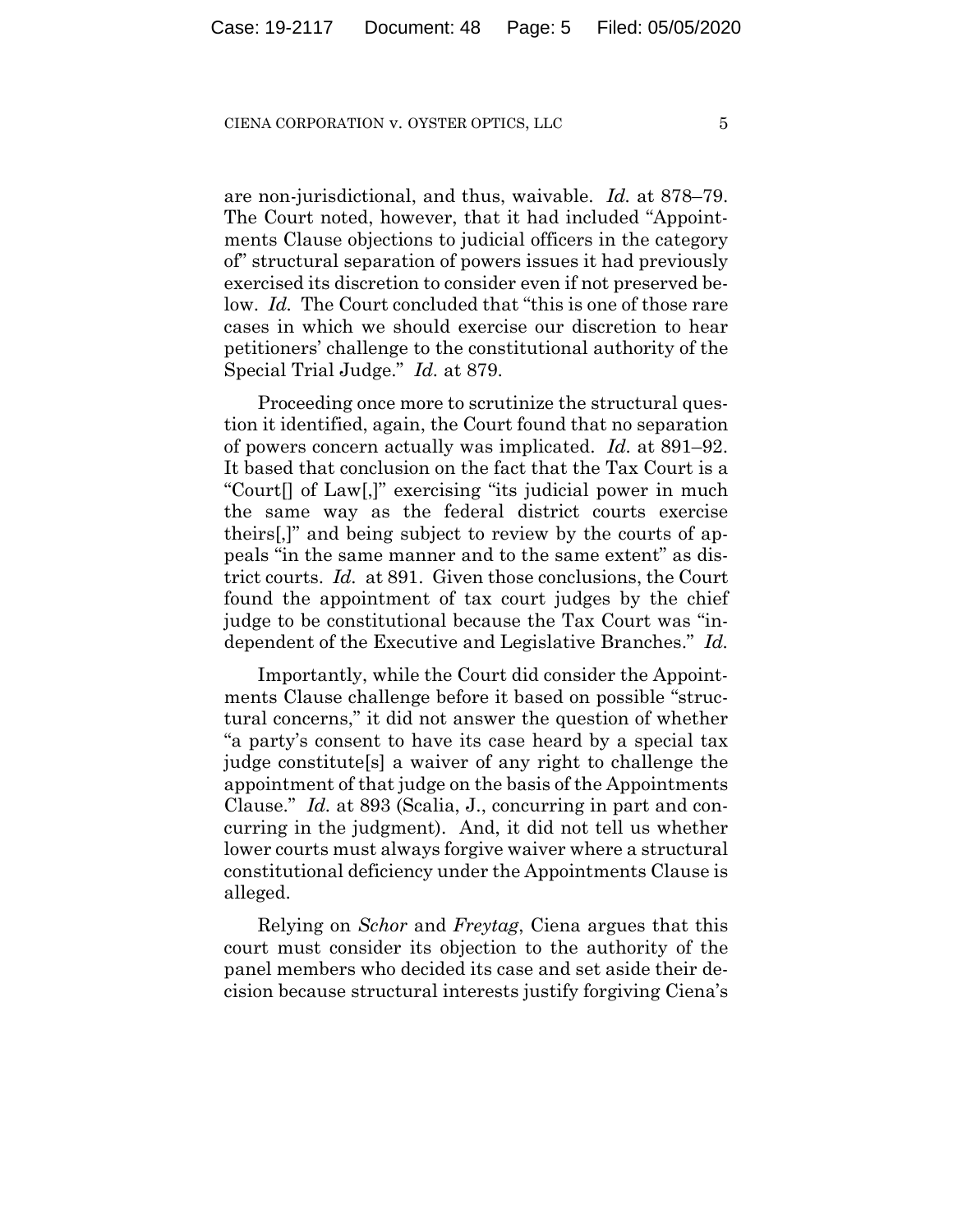clear waiver. There are several problems with Ciena's request.

First, while we agree that courts of appeals may forgive waiver or forfeiture of claims that implicate structural constitutional concerns, we do not believe we are always bound to do so. Neither *Schor* nor *Freytag* compel such a conclusion. Indeed, the Court in *Freytag* not only said it was exercising its "discretion" to consider the otherwise waived constitutional challenge; it said that exercising such discretion should only occur in "rare" circumstances. 501 U.S. at 879. In *Arthrex*, we considered the Appointments Clause challenge presented not only because of the structural nature of the challenge, but because of its importance to litigants, and, importantly, because we had not considered the question previously. *Arthrex*, 941 F.3d at 1326–27. We did not say we had no choice but to consider the issue.

While the presence of a structural separation of powers issue can justify considering a matter in the face of a clear waiver or forfeiture, it does not compel it. In *Freytag*, the Supreme Court did not say that the Fifth Circuit erred in refusing to address the Appointments Clause challenge in that case; it only said that it would exercise its own discretion to do so. *Freytag*, 501 U.S. at 879. The Supreme Court clearly explained the interaction between forfeiture and assertions of structural constitutional defects in *Plaut v. Spendthrift Farm, Inc.*, 514 U.S. 211, 231 (1995). The Court made clear both (1) that "the proposition that legal defenses based upon doctrines central to the courts' structural independence can never be waived simply does not accord with our cases" and (2) that what follows from a conclusion that a structural constitutional principle has been violated in a given case "is not that waivers of res judicata are always impermissible, but rather that . . . waivers of res judicata need not always be accepted." *Id.* (citing *Schor*, 478 U.S. at 849, 851; *Freytag*, 501 U.S. at 878–879; *Coleman v. Ramada Hotel Operating Co.,* 933 F.2d 470, 475 (7th Cir. 1991); *In re Medomak Canning,* 922 F.2d 895, 904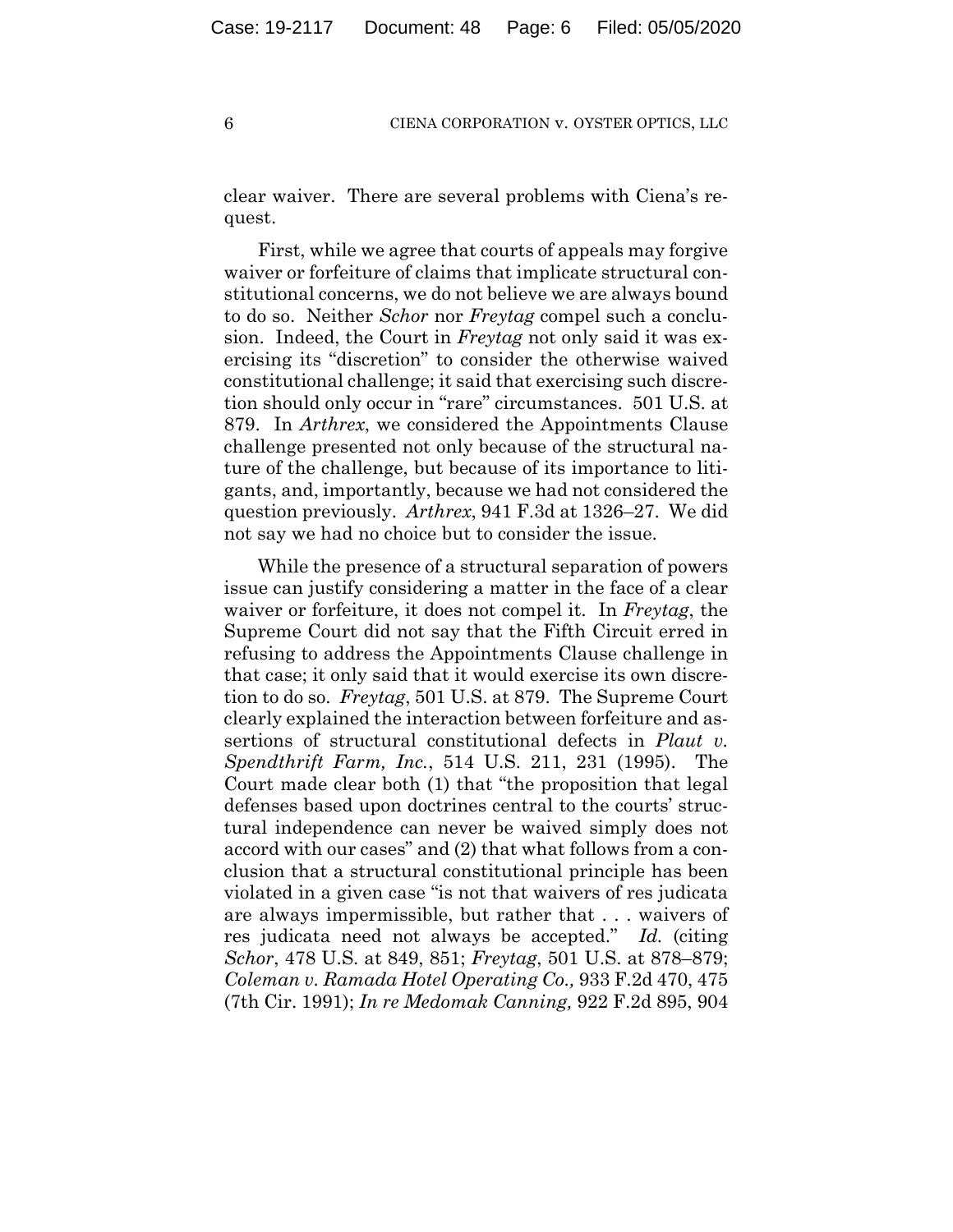(1st Cir. 1990); *Holloway Constr. Co. v. U.S. Dept. of Labor,* 891 F.2d 1211, 1212 (6th Cir. 1989)).

Understanding that it is a discretionary decision to forgive waivers of non-jurisdictional challenges comports with our conclusion in *Customedia Technologies, LLC v. Dish Network Corp.*, 941 F.3d 1173 (Fed. Cir. 2019), where, after *Arthrex*, we held that the type of constitutional challenge at issue in both *Arthrex* and here is subject to forfeiture. And it explains the many same holdings by our sister circuits post-*Freytag*. *See, e.g.*, *Island Creek Coal Co. v. Wilkerson*, 910 F.3d 254, 256 (6th Cir. 2018); *Turner Bros. v. Conley*, 757 F. App'x 697, 699–700 (10th Cir. 2018); *NLRB v. RELCO Locomotives, Inc.*, 734 F.3d 764, 798 (8th Cir. 2013). Having forgiven forfeiture in *Arthrex* to consider a structural challenge that presented an important case of first impression in this Circuit, we remain free to exercise our discretion to impose standard principles of waiver in other cases raising the same challenge. *See United States v. Booker*, 543 U.S. 220, 268 (2005) ("[W]e expect reviewing courts to apply ordinary prudential doctrines," including those relating to waiver, even in cases involving constitutional challenges).

Second, even if we chose to consider Ciena's structural challenge, its consent to the jurisdiction of the Board would most certainly doom it. As in *Schor*, Ciena had a valid alternative forum in which it could have challenged Oyster's patent claims—the district court. In district court, there would be no question that the matter would be adjudicated by a properly appointed judicial officer. But, like Schor, Ciena asked the Board to address its challenge. Where the decision to invoke a forum "is left entirely to the parties," "separation of powers concerns are diminished." *Schor*, 478 U.S. at 855. "Leaning heavily on the importance of Schor's consent, the Court [in *Schor*] found no structural concern implicated by the CFTC's adjudication of the counterclaims against him." *Wellness Int'l Network, Ltd. v. Sharif*, 135 S. Ct. 1932, 1943 (2015).